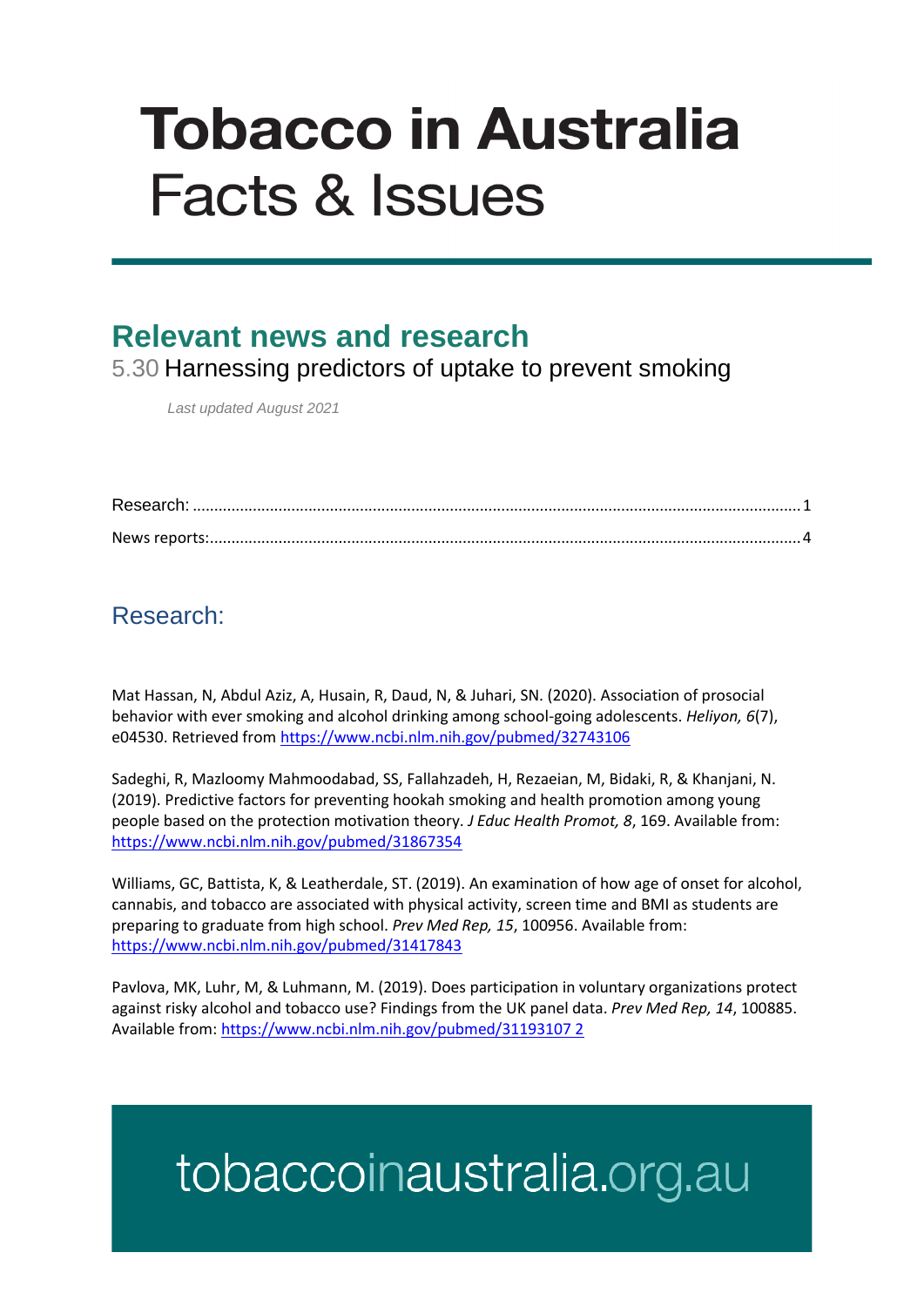Perks, SN, Haardorfer, R, Windle, M, & Berg, CJ. (2019). Tobacco Abstinence Motives in Young Adult College Students: Scale Development and Validation. *Am J Health Behav, 43*(3), 464-477. Available from:<https://www.ncbi.nlm.nih.gov/pubmed/31046878>

Lund, I, Scheffels, J. 15-year-old tobacco and alcohol abstainers in a drier generation: Characteristics and lifestyle factors in a Norwegian cross-sectional sample. Scand J Public Health. 2018 Apr 1:1403494818770301. Available from[: https://www.ncbi.nlm.nih.gov/pubmed/29671371](https://www.ncbi.nlm.nih.gov/pubmed/29671371)

Sekulic, D, Sisic, N, Terzic, A, Jasarevic, I, Ostojic, L, Pojskic, H, Zenic, N. Sport and scholastic factors in relation to smoking and smoking initiation in older adolescents: a prospective cohort study in Bosnia and Herzegovina. BMJ Open. 2017 Mar 22;7(3):e014066. Available from: <http://www.ncbi.nlm.nih.gov/pubmed/28336745>

Sylvestre, MP, Wellman, RJ, O'Loughlin, EK, Dugas, EN, O'Loughlin, J. Gender differences in risk factors for cigarette smoking initiation in childhood. Addict Behav. 2017 Sep;72:144-150. Available from:<http://www.ncbi.nlm.nih.gov/pubmed/28399489>

Grao-Cruces, A et al. Relationship of physical activity and sedentarism with tobacco and alcohol consumption, and Mediterranean diet in Spanish teenagers. Nutricion hospitalaria, 2015. Available from:<http://www.ncbi.nlm.nih.gov/pubmed/25795960>

Nadell MJ, Mermelstein RJ, Hedeker D, and Marquez DX. Work and Non-Work Physical Activity Predict Real-Time Smoking Level and Urges in Young Adults. Nicotine Tob Res, 2014. Available from: <http://www.ncbi.nlm.nih.gov/pubmed/25385877>

*5.30.1 Sport and physical activity as protective factors*

**Olsen, IG, Garritsen, HH, van de Goor, I, Kunst, AE, & Rozema, AD. (2021). Adolescents' beliefs, attitudes and social norms with regard to smoking and sports: a qualitative study.** *BMJ Open, 11***(8), e046613. Retrieved from<https://www.ncbi.nlm.nih.gov/pubmed/34417213>**

Villanueva-Blasco, VJ Garcia-Soidan, JL, Isorna Folgar, M, & Arufe Giraldez, V. (2021). Association between Tobacco Consumption and Problematic Internet Use and the Practice of Physical Activity in Spanish Adolescents. *Int J Environ Res Public Health, 18*(10). Retrieved from <https://www.ncbi.nlm.nih.gov/pubmed/34065308>

Maric, D, Bianco, A, Kvesic, I, Sekulic, D, & Zenic, N. (2021). Analysis of the Relationship between Tobacco Smoking and Physical Activity in Adolescence: A Gender Specific Study. *Medicina (Kaunas), 57*(3). Retrieved from <https://www.ncbi.nlm.nih.gov/pubmed/33673435>

Wiener, RC, Bhandari, R, Morgan, S, Shockey, AKT, & Waters, C. (2020). Adolescents' Perceived Risk of Harm Due to Smoking: The role of extracurricular activities. *J Dent Hyg, 94*(4), 47-55. Retrieved from<https://www.ncbi.nlm.nih.gov/pubmed/32753524>

De Nitto, S, Stefanizzi, P, Bianchi, FP, Castellana, M, Ascatigno, L, Notarnicola, A, & Tafuri, S. (2020). Prevalence of cigarette smoking: a cross-sectional survey between individual and team sport athletes. *Annali di Igiene, 32*(2), 132-140. Available from: <https://www.ncbi.nlm.nih.gov/pubmed/31944208>

Karnincic, HPD, Cavala, M, & Rogulj, N. The Relationship Between Handball Players and Alcohol and Smoking Habits. J Hum Kinet, 2018. 63, 127-136. Available from: <https://www.ncbi.nlm.nih.gov/pmc/articles/PMC6162977/pdf/hukin-63-127.pdf>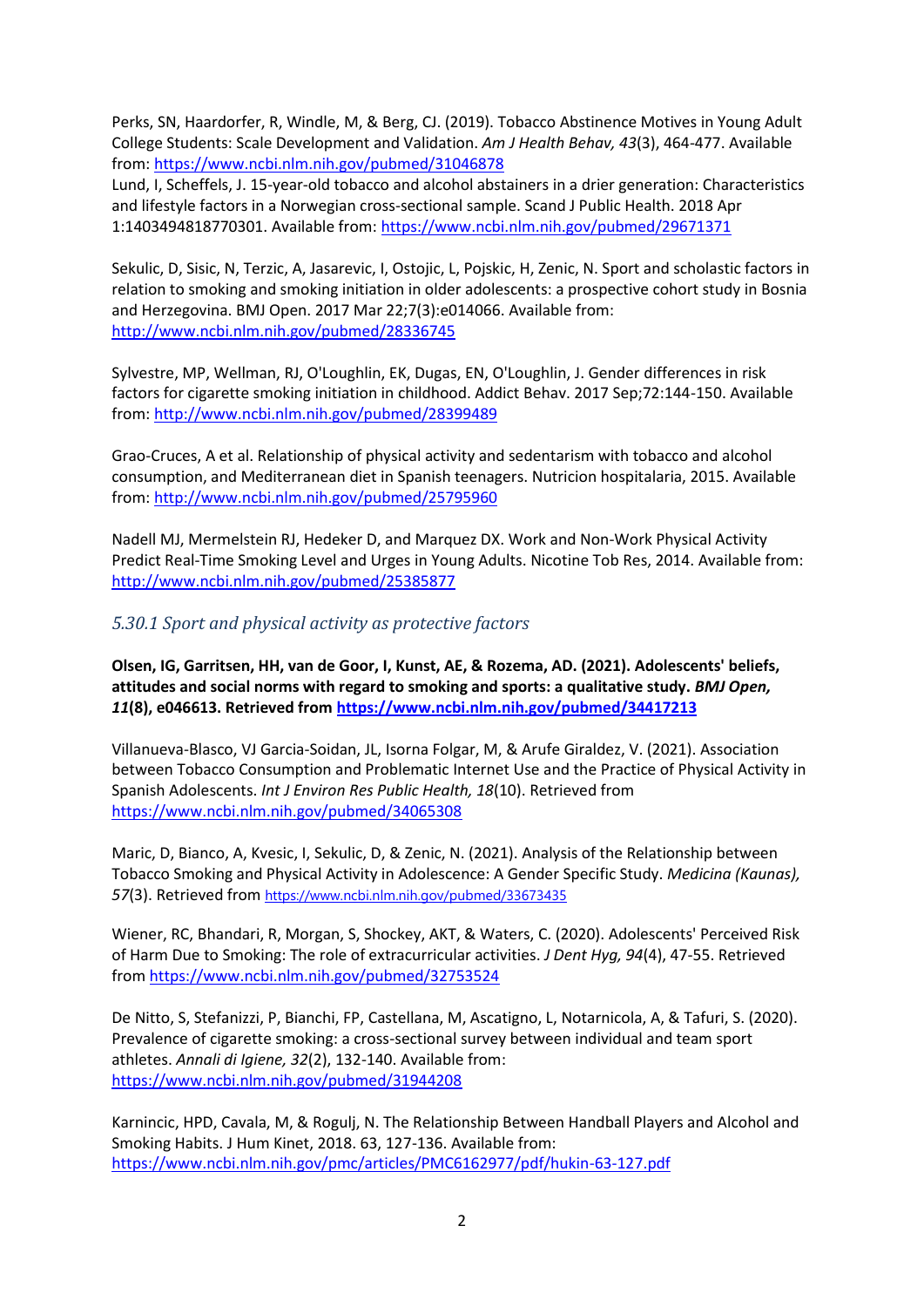Veliz, P, McCabe, SE, McCabe, VV, Boyd, CJ. Adolescent Sports Participation, E-cigarette Use, and Cigarette Smoking. Am J Prev Med. 2017 Aug 14. pii: S0749-3797(17)30362-8. Available from: [https://www.ncbi.nlm.nih.gov/pubmed/28818416 3](https://www.ncbi.nlm.nih.gov/pubmed/28818416%203)